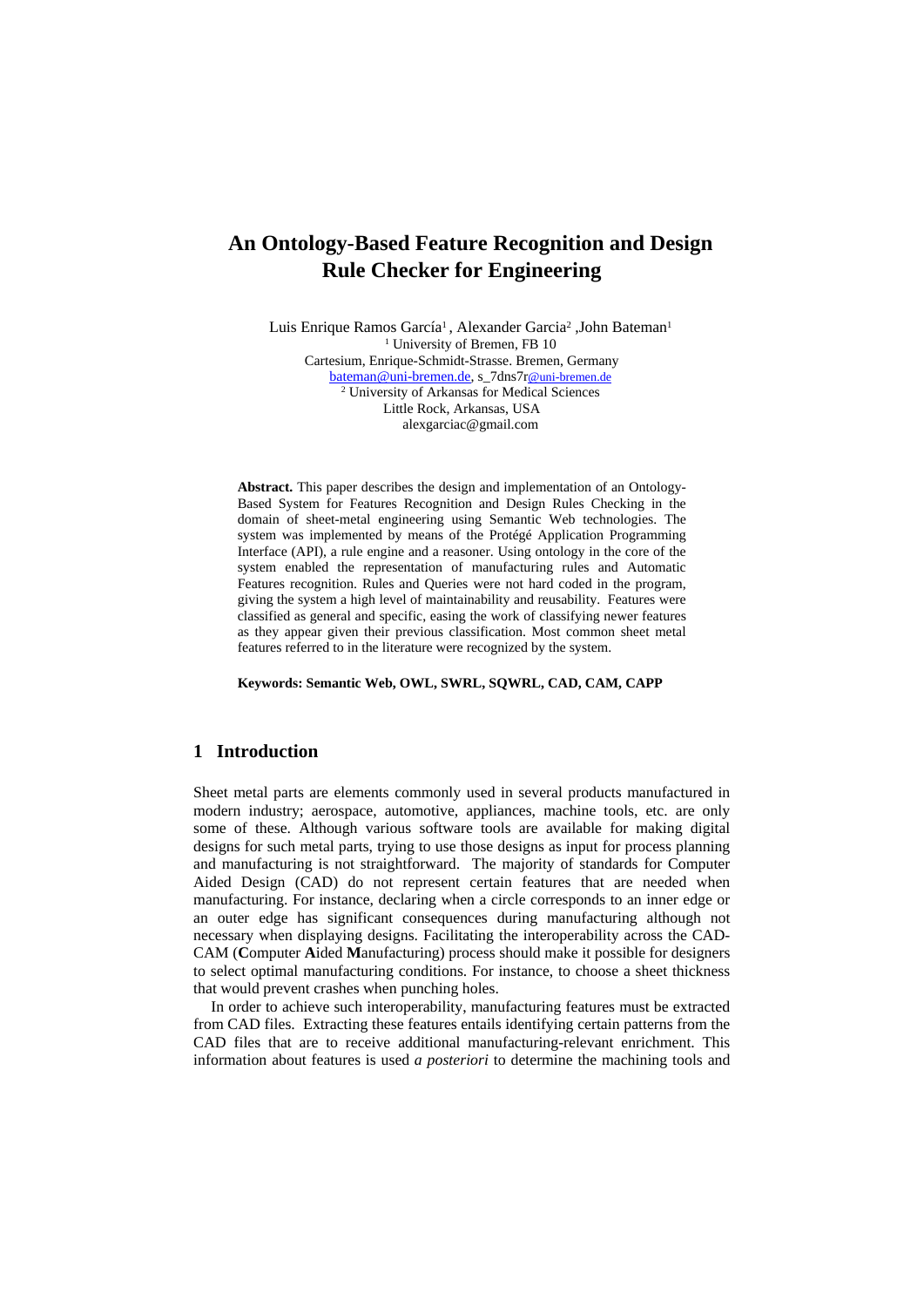manufacturing processes required to manufacture a given design [1]. Feature information can also then be used to pre-check designs in order to detect production rules violations. If these violations are not detected in the early stage of design, the life cycle of its development increases; raising both production costs and time to market [2]. Manual recognition of the targeted features is not a viable alternative; Automated Features Recognition (AFR) is thus required. However, even nowadays AFR is not fully integrated with CAD software tools. It is applicable only to parts with relatively simple geometry and still requires human intervention to obtain the features identified. Moreover, such techniques are generally supported only on expensive CAD software tools that are beyond the reach of small-scale industry [3].

To address these shortcomings of AFR from sheet metal designs and design checking, in this paper we propose an ontology-based framework that facilitates interoperability across the entire CAD-CAM process. Our system integrates both a CAD and a feature ontology; these ontologies were written in OWL (Web Ontology Language) and represent 2D primitives as lines, arcs and circles in the CAD ontology and as edges, slots, tab and holes in the features ontology. In order to provide rules and query support, OWL was complemented with SWRL [4] and SQWRL [5]. The result is an ontology-based system that allows us to automatically extract the most common manufacturing features referred to in the literature.

The paper is organized as follows. We begin with related work in Section 2. Section 3 then describes the components in the architecture of the implemented system. Section 4 shows the implementations and some results of the evaluation on a sample design and Section 5 concludes with an outlook for future work.

# **2 Related work**

#### **2.1 AFR & Design Advisory Systems**

Henderson & Anderson [6] reported on early experiences with the use of production rules that were not hard-coded into the system using Prolog, while Meeran & Pratt [7] proposed to extract features from 2D drawings to generate process planning and machining instructions from CAD. The latter approach was also based on logic programming, adopting Prolog as the implementation language. These authors mentioned that Prolog presented certain limitations when dealing with trigonometric functions.

Other authors, such as Vasilakis [8] and Krima *et al* [9], did not use logic programming. Rules were represented instead as a set of nested IF *<list of conditions>* THEN *<hypothesis><list of actions>.* In the case of Vasilakis [8], when a design rule was violated the system showed the rule violated but did not suggest any corrective action. Radhakrishnan [2] integrated a rule checker within a design adviser; this approach identifies distance violations amongst features. The general tendency in these contributions was the development of feature recognition and design advisory systems with hard-coded rules.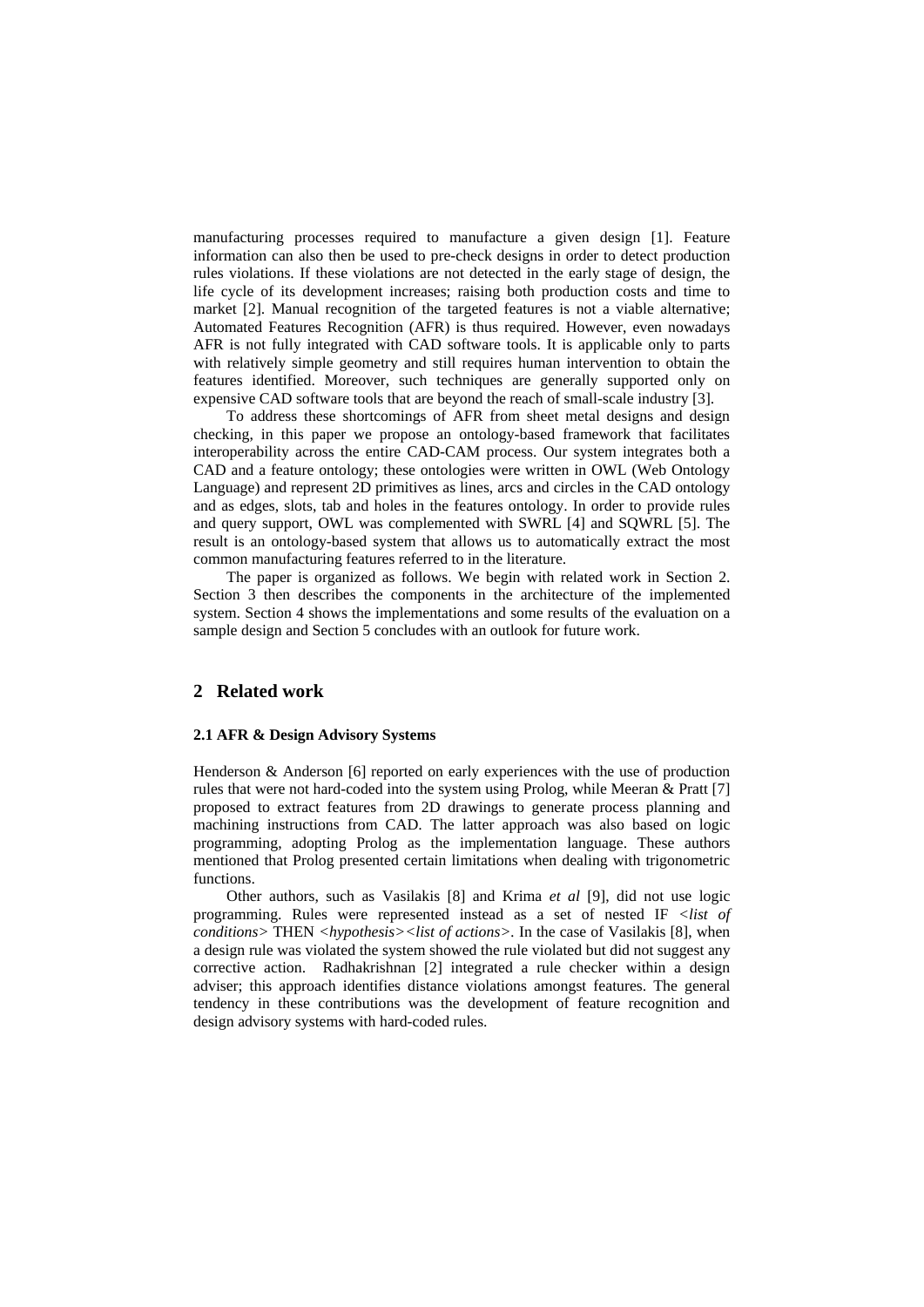In summary, two main classes of approach can be identified from the literature. On the one hand there are approaches based on logic programming. Here, rules are separated from code, facilitating interoperability, shareability and maintainability; these approaches have generally used Prolog as implementation language. On the other hand, there are also approaches relying on procedural programming, commonly using C and C++ as implementation languages. As these are not rule-based, maintainability and share-ability are limited. Babic *et al* [10] consider that emerging approaches should be hybrids.

## **2.2 Ontology for CAD**

The limitations of CAD software tools have motivated researchers to develop frameworks that overcome those limitations and some of these have already adopted ontological approaches. Vasilakis & Andersen [11] and Krima *et al* [12], for example, developed ontologies for the Standard for the Exchange of Product model data (STEP). Here, Krima *et al* [12] acknowledged the limitation of STEP and accordingly developed OntoSTEP. OntoSTEP is based on OWL precisely because of its support of logic reasoning and inference mechanisms.

Approaches addressing the problem of interoperability across CAD standards have been explored by Ghafour *et al* [13], Sun & Ding [14] and Ramos [15]. Ghafour *et al.* proposed a common Design Features Ontology written in OWL and one domain ontology from each specific standard, an approach similar to that of Sun & Ding. Ramos focused on an ontology for CAD primitives populating a CAD ontology. In addition, Grüninger & Delaval [16] developed an ontology for the cutting process of sheet metal parts; this approach was proposed as a theoretical step from which the planning process could be supported. Franke *et al* [17] developed an ontology-based tool for quality control in CAD design. They aimed to verify cases in which overlapping occurred in order to determine if this constituted a design mistake. Their architecture included their own software tool (OntoDMU) and the system HETS [18].

#### **2.3 Sheet Metal Features and Rules for Manufacturing**

Defining features in the manufacturing domain is not straightforward [1]; a feature is understood here as a part of a mechanical design that has a specific functionality and that is semantically significant within the manufacturing process. Farsi & Arezoo [19] classified sheet metal features according to whether those features were internal or external; internal features are holes and external features are different types of notches. Radhakrishnan *et al* [2] classified rules into two types: intrafeature rules and interfeature rules. Interfeature rules are related only to the feature itself and its constraints, indicating minimum values of its dimensional parameters. Interfeature rules describe restrictions across features and contours. In Fig. 1 some of the most common features and rules found in the literature are described. The figure includes features names and some of their most important parameters. The indicated rules are related directly with the production process. It is necessary to take such rules into account in order to provide the necessary structural strength to the design´s features. Improperly formed features will contribute to waste of material in the finished products due to buckle, cracks or breaks.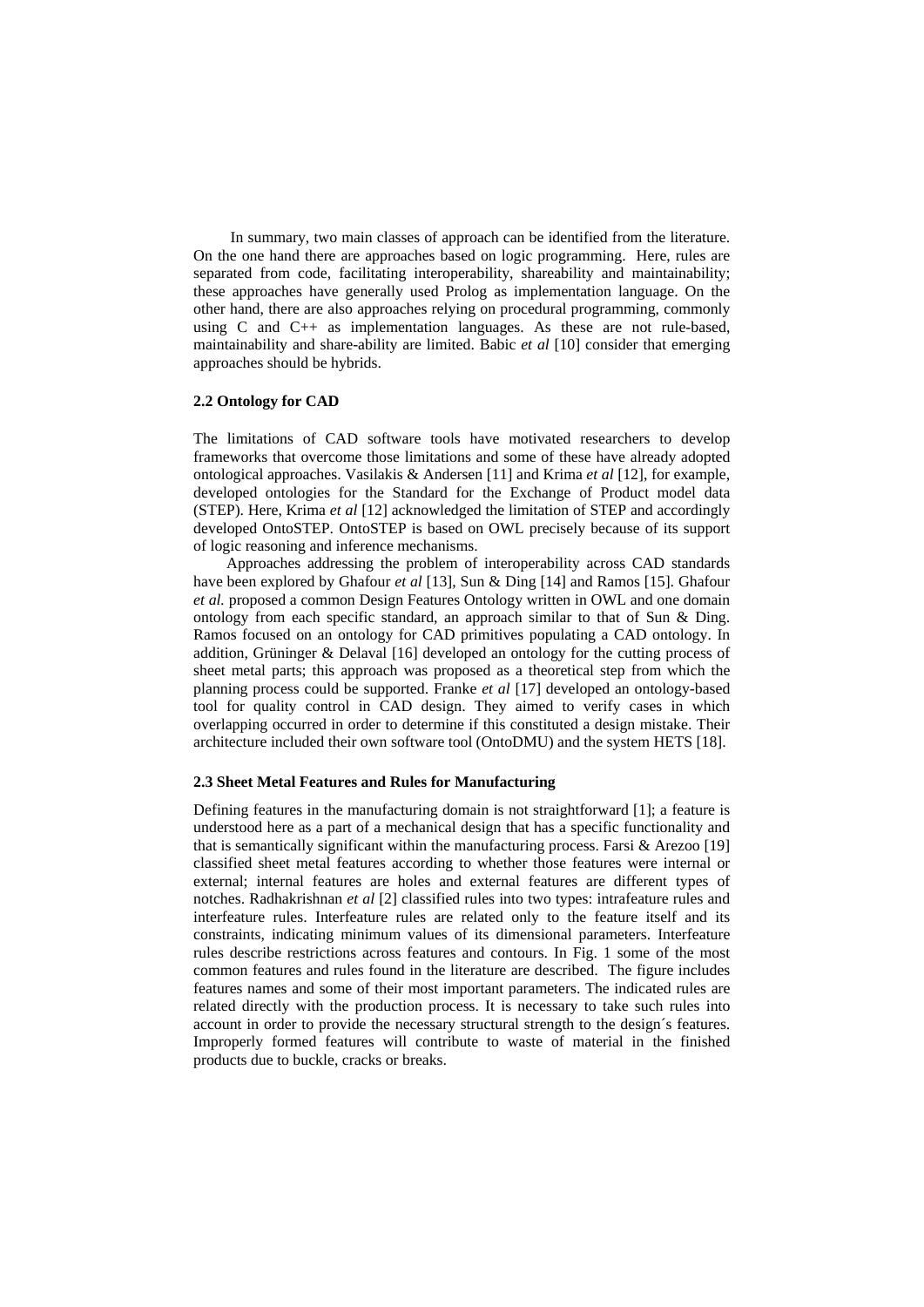

**Fig. 1.** Manufacturing features with their constraints

# **3 An Ontology-Based AFR and Design Checker system**

The approach developed here builds on the state of the art we have seen and takes this further, relying on a modular architecture that makes use of the Protégé API. In the following subsection we describe the approach's components and the way in which they interact with each other. Although the organization and classes of the two ontologies are often comparable, it is important to see that they reflect fundamentally different *kinds* of ontological information. To the extent that similarities are found, then this renders the subsequent mapping process more straightforward, but there is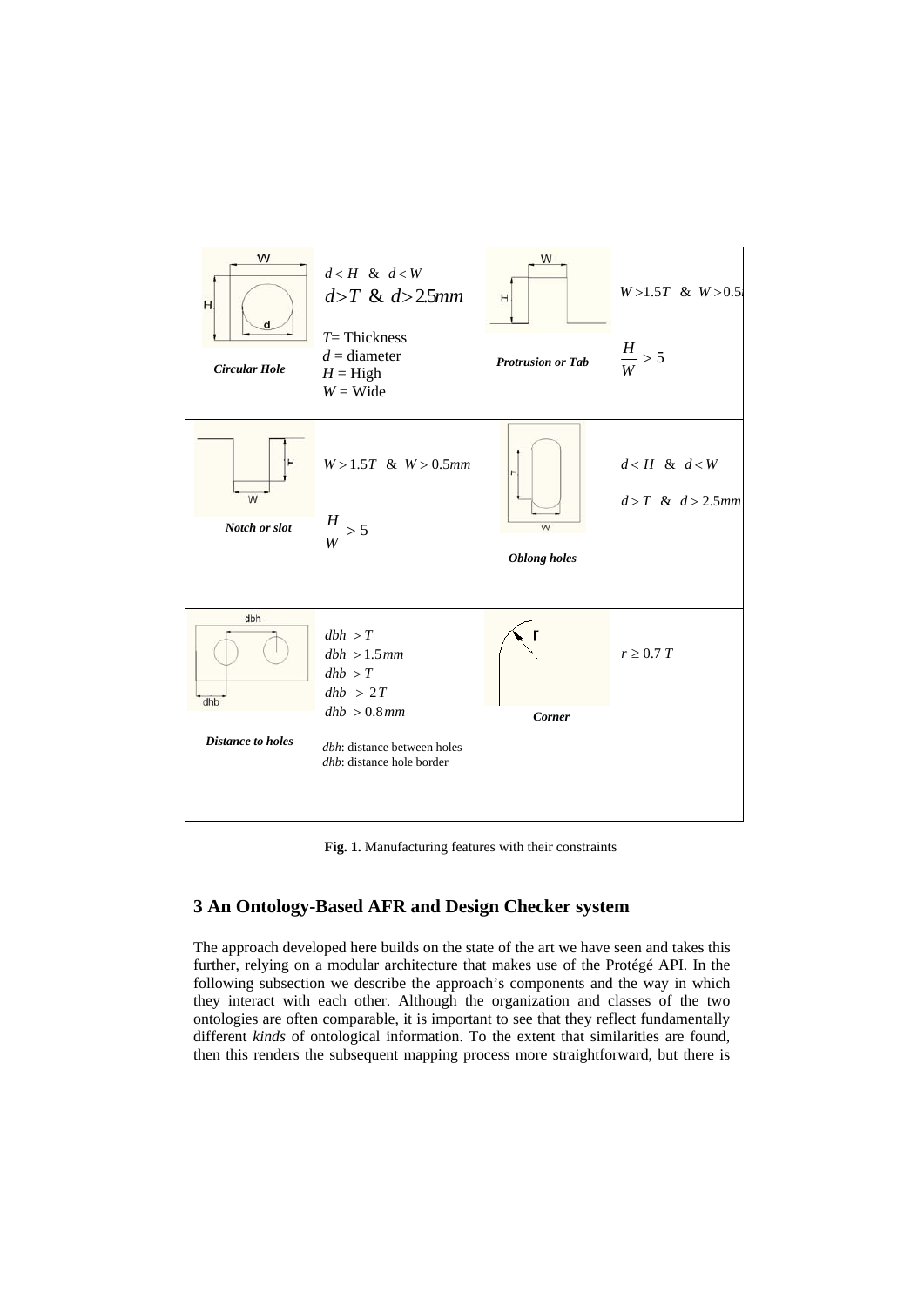no requirement that the ontologies correspond precisely. Since the identification criteria for the CAD and the features ontologies are quite distinct—the former relating to descriptions of design, the latter to manufacturability —it is both theoretically and architecturally cleaner to maintain them separately. We return to this important consideration and the issues of perspectives below.

#### **3.1 A CAD Ontology**

The first component to be discussed is the CAD ontology. During the development of this ontology several CAD formats, such as DXF [20] and IGES [21], were considered. The resulting CAD ontology is under continued revision and update. Fig. 2 illustrates the current state of the CAD Ontology: http://bit.ly/q8baMm.



**Fig. 2.** CAD Ontology, http://bit.ly/q8baMm

As is illustrated in the figure, we divided *CAD\_Features* into the two subclasses: *Qualitative\_Features* and *Quantitative\_Features*. Among the former, *Primitives* can be either *Open* or *Closed.* Under these classes, *Line, Arc, Circle* and *Ellipse* are understood as *Primitive* elements that are present in any CAD standard that provides at least a 2D representation. *Derived* elements are then Qualitative Features that may vary and are standard dependent; they appear as a combination of certain primitive elements. For example, a *Vertex* appears when two primitive lines are connected at one end. Definition of concepts, such as *Vertex,* is dimensional-space dependent.

## **3.2 Ontology of Features**

For the development of the ontology of features, available at http://bit.ly/pyQGEE, we considered information such as that shown in Fig. 1. An extract of the resulting ontology is presented in Fig 3. There are two main concepts: these are *Shape\_Features* and *NonGeometry*. Shape\_Features was divided further into *Qualitative\_Features* and *Quantitative\_Features,* analogously to the top-level distinction in the CAD ontology. *Named\_Feature* involves features found in the literature that can be precisely defined and identified using their properties or attributes. *Atomic\_Feature* is then a *Named\_Feature* consisting of exactly one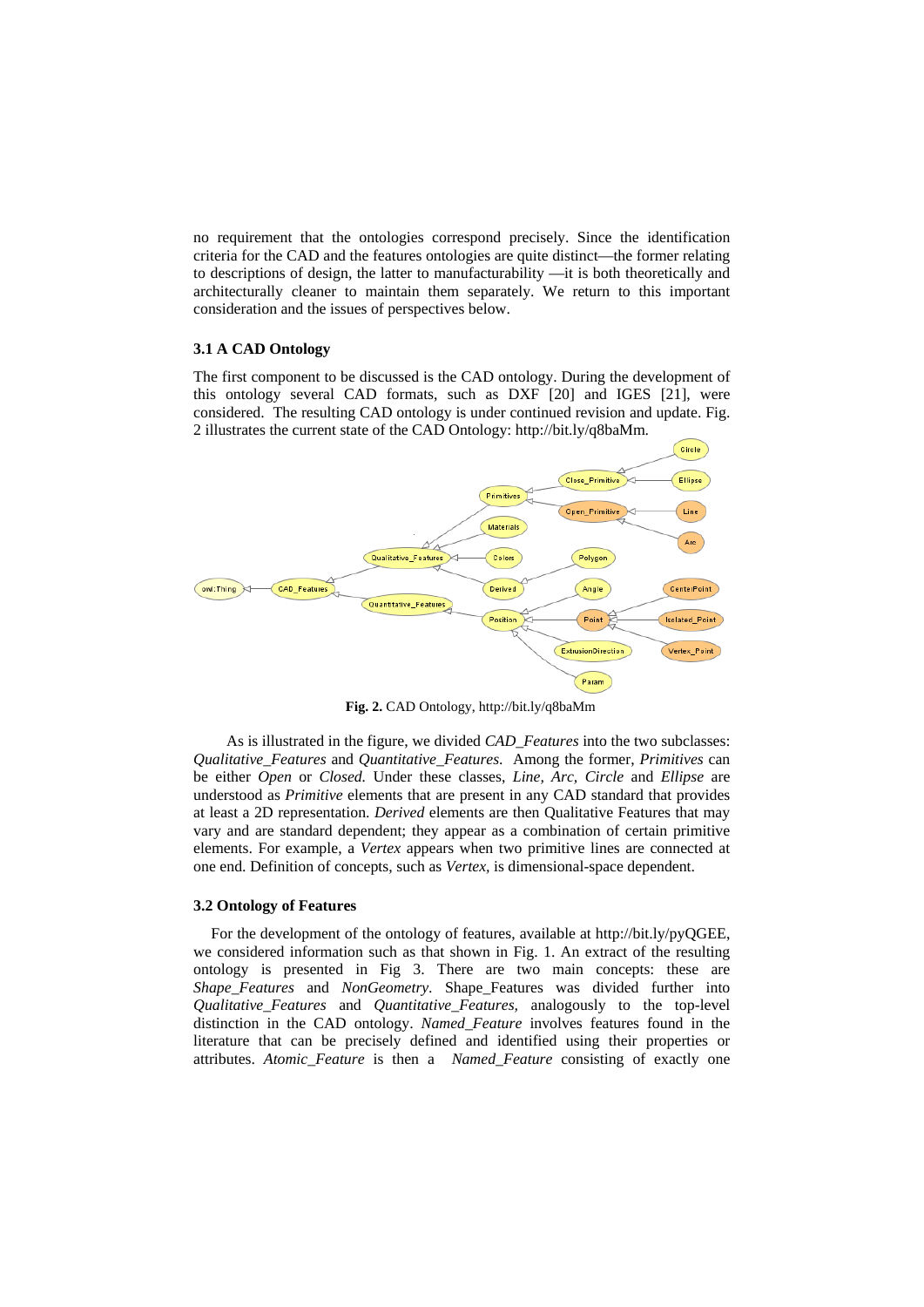identifiable element which has meaning in a manufacturing domain. These elements can have *Open* or *Closed* edges.

*Composed\_Features* include features that appear as a combination of *Atomic\_Features*. *Partial\_Composed* includes identifiable features that need to be part of a whole to be consistent. *Total\_Composed* covers a feature that exists as a whole. *Partial\_Composed* features have to be part of a *Total\_Composed* feature. *hasPart* and *isPartof* were included following a standard mereological [22] point of view and its terminologies and definitions. Properties such as *properWidth, properHeight, properCircularHole* were included as part of SWRL rules. When these rules are evaluated, results are bound to true or false. If results are all true, the design passes its evaluation; otherwise the design is flagged as needing to be checked.



**Fig. 3.** Sheet features Ontology, http://bit.ly/pyQGEE

#### **3.3 Mapping two domains of interpretation**

One of the main issues of AFR is the level of abstraction involved in the manufacturing domain [23]. On the one hand, designers make designs from the functionality and usability point of view, with its own constraints and rules. On the other hand, manufacturing engineers evaluate a design from the manufacturing point of view, considering factory constraints. It is for this reason that, in general, quite distinct standards, formats and tools have been developed. In the two domains, two different interpretations of the requirements take place for the *same object*, so an interoperability channel between them is needed. This channel should facilitate the interchange of information about products as well as the evaluation of designing and manufacturing constraints.

In Fig. 4, we introduce the framework implemented for dealing with this situation. Knowledge transfer between domain ontologies has been facilitated by means of a third, mapping ontology, which keeps track of the related concepts of both domains. This mapping ontology was developed using the Prompt plug-in [24]. Given that in many cases the difference between the domains can be reduced to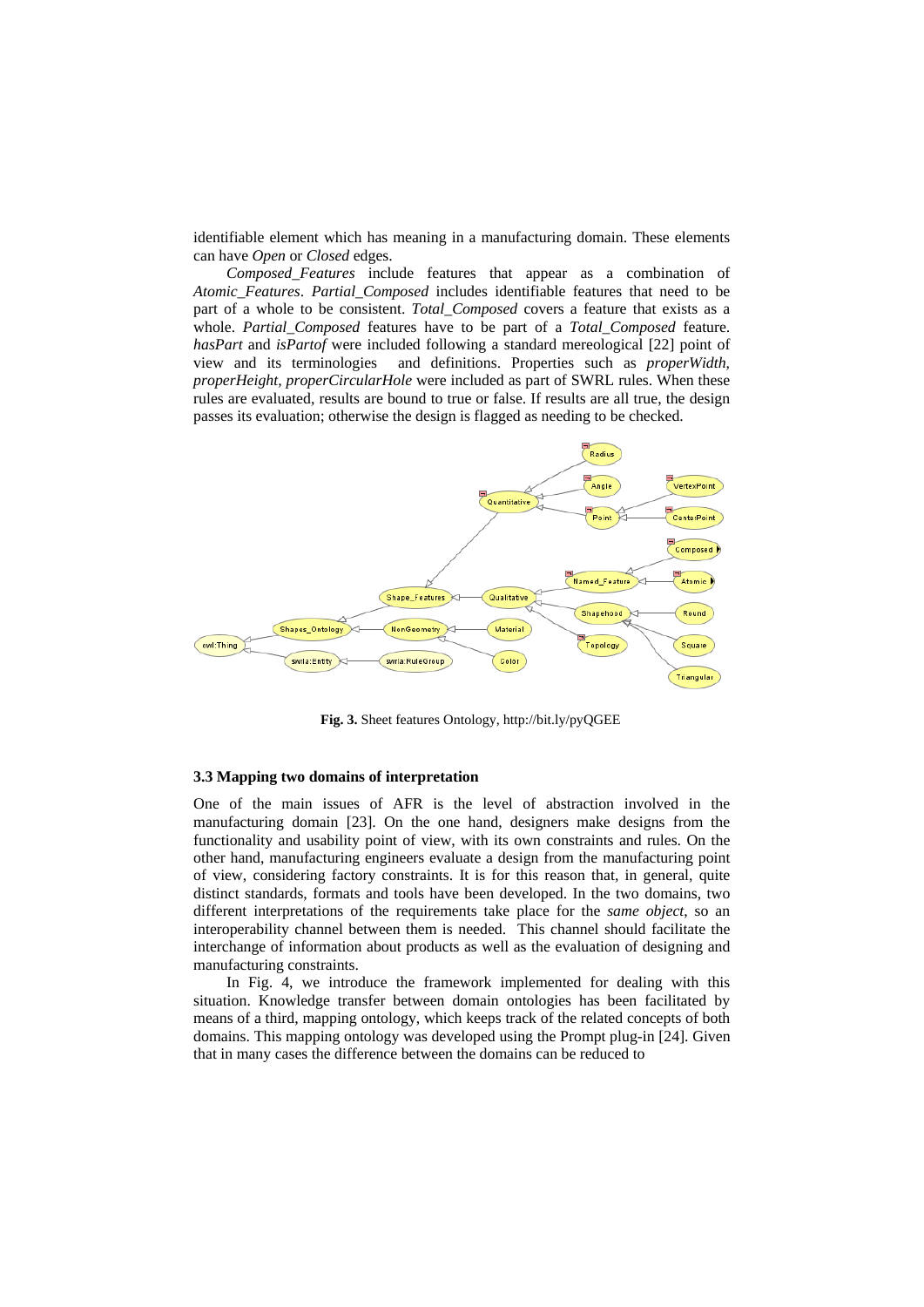

**Fig. 4** System Architecture

terminological issues (factoring out often implicit identity criteria), we first made an internal comparison [25]. This consisted of comparing concepts based on attributes and properties. The ontology of CAD and the ontology of features were used as inputs and a mapping ontology was the output. Mapping was semi-automatic because the algorithm did not detect all relationships; human intervention was needed to complete the process. This preliminary mapping already gave us the necessary information to generate individuals of the features ontology and then to transfer the knowledge about individuals and their properties from the ontology of CAD to the ontology of features in a workable fashion.

#### **3.4 Feature Patterns as Queries**

Features were recognized by querying the features ontology with SQWRL. These queries were performed at two levels of abstraction. A first set of queries was implemented to facilitate a general classification of features and a second set was executed to facilitate specialized classification. These two sets of queries reduced the impact of not extracted or unidentified features referred to in the literature [26]. Within the first set of queries, all given *atomic features* were classified as *is part of,* a general pattern. Subsequently, having assigned all *atomic features* to some general pattern, we proceeded to identify specific patterns. If some atomic feature was not classified as *is part of* some specific pattern, then a new specific pattern had to be added.

For example, a protrusion pattern is formed by three connected edges having a specific slope. The query for extracting this pattern was expressed as follows:

```
Open_Primitive(?l1) ∧ Slope(?l1, "-0.0") ∧ 
Open_Primitive(?l2) ∧ Slope(?l2, "Infinity") ∧
Open_Primitive(?l3) ∧ Slope(?l3, "+0.0") ∧ 
hasendpoint(?l1, ?p1) ∧ hasstartpoint(?l2, ?p1) ∧
hasendpoint(?12, ?p2) ∧ hasstartpoint(?13, ?p2)
```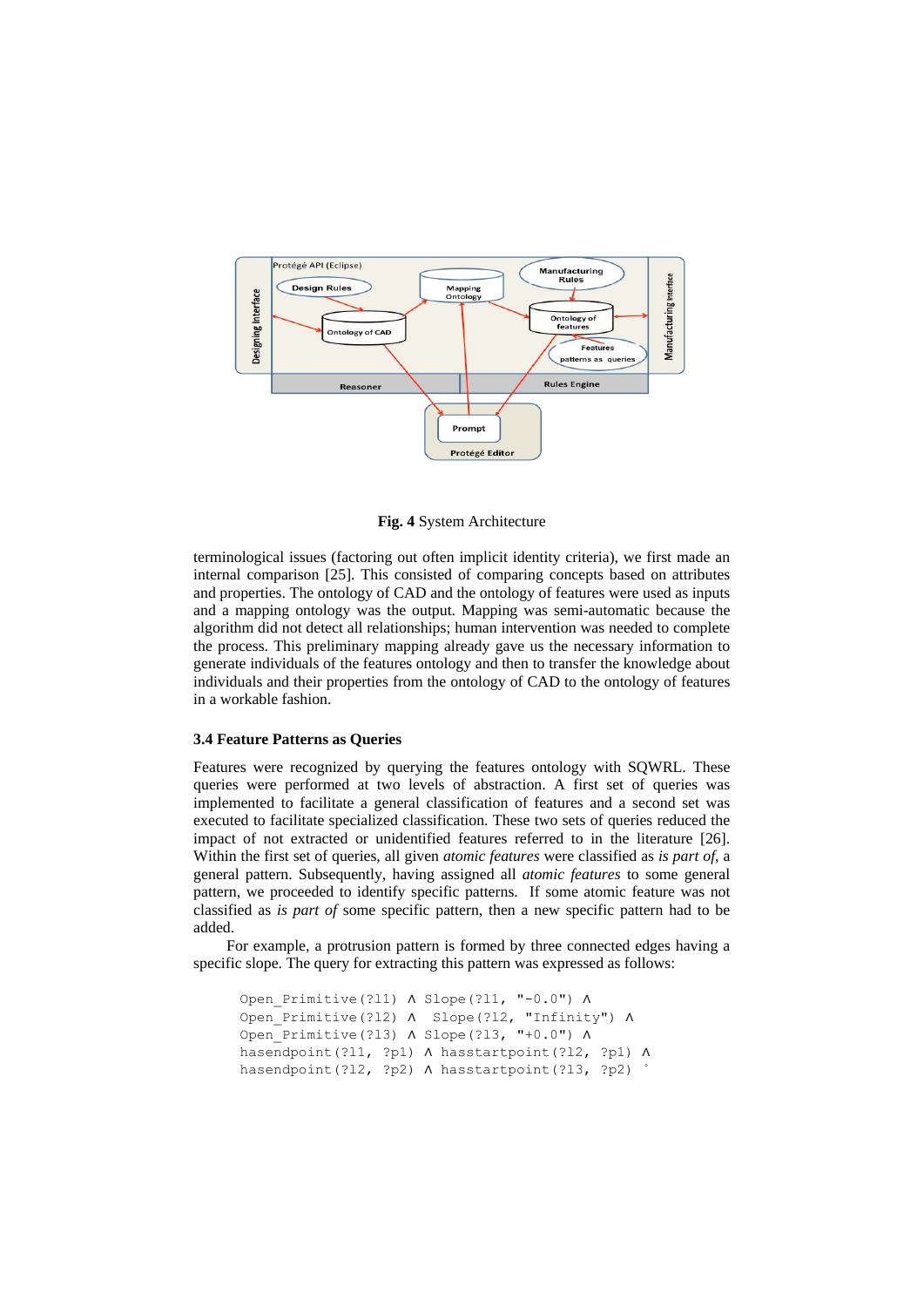```
sqwrl:makeSet(?s, ?l3) 
→ sqwrl:select(?s, ?l1, ?l2, ?l3)
```
The number of sets obtained and their composition allows the generation of composed features. Once the query has been executed, composed features are related to atomic features by means of the *has-part* property.

#### **3.5 Design and Manufacturing Rules Checking**

Although AFR research is receiving considerable attention, a recognized feature still does not indicate anything about its quality. This aspect is fundamental in order to reduce the cost of manufacturing a given design [27]. To this end, two sets of SWRL were implemented to check manufacturing rules. The first set allowed us to enrich the features ontology with the necessary engineering information about features. For instance, the width of a *Partial Composed* feature was calculated with the following rule:

```
PartialComposed(?pc) ∧ hasEdge(?pc, ?e) ∧ slope(?e, 
"0.0") ∧ hasEndPoint(?e, ?p2) ∧ hasYcoordinate(?p2, 
?y2) ∧ hasStartPoint(?e, ?p1) ∧ hasYcoordinate(?p1, 
?y1) ∧ swrlb:subtract(?v1, ?y2, ?y1) ∧ swrlb:abs(?v1) →
width(?pc, ?v1)
```
 The second set of rules was implemented for checking the design. For instance, given the thickness of a given material, a minimum width is mandatory to make its manufacturability feasible. For some materials the width must be 1.5 times greater than the given thickness. This rule was expressed in SWRL as follows:

```
PartialComposed(?pc) ∧ width(?pc, ?w) ∧ heigh(?pc, ?h) 
∧ thickness(?pc, ?t) ∧ swrlb:multiply(?v1, ?t, 1.5) ∧
swrlb:greaterThan(?w, ?t) \rightarrow proper width(?pc, true)
```
#### **3.6 Reasoning framework**

The reasoning capabilities of the Semantic Web framework gives us the possibility of classifying instances of classes against the ontologies of our application. Our reasoning was done in two steps. Firstly, using SWRLTab [28], rules and queries were edited, implemented and debugged. JESS [29], a rule engine for JAVA platforms, has been included in Protégé for enabling this tab. Each OWL Model and its corresponding SWRL rules were loaded into the JESS engine. The JESS engine was then run and the resulting inferences were uploaded into the OWL model. Thus, the amount of knowledge encoded in the OWL model was augmented. Results of querying the models were also considered for creating new individuals. This result was finally compared with the design in order to determine if the result was consistent with it. Here we used Pellet [30] for the automatic verification of the consistency of the OWL model and for classifying the instantiated features.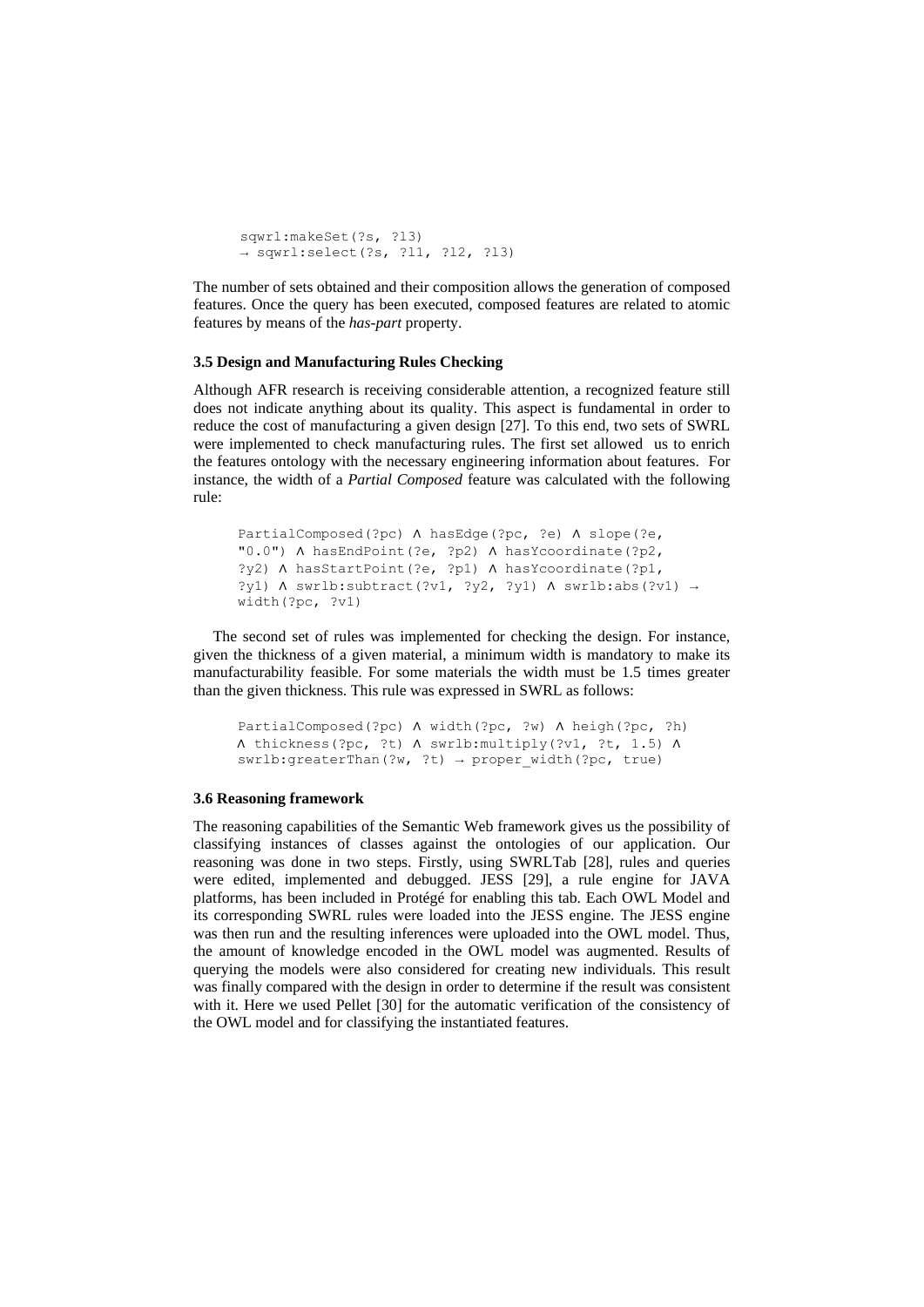

The reasoner signals an inconsistency whenever a general feature violates a manufacturing rule. Our system generates the corresponding warnings, informing about the presence of proper and improper features of each kind. If any warning is given as the system is running, there is the possibility to make the necessary corrections in the design or in the extracted features.

#### **Fig. 5.** Sample shape

Secondly, using the SWRL API [31], the OWL Reasoning API [32] and the Protégé API, a prototype was developed. *SWRLJessBridge, SWRLQueryAPI and ProtegePelletJenareasoner* were also used in this implementation; the overall architecture is presented in Fig 4. Rules and the results of running the rules were loaded into models at run time. Queries were made to the OWL models, and the results were again imported so as to add new knowledge into the OWL models. Finally, the reasoner verified the consistency of these ontologies and classified instanced features. Resulting from this process we obtained an OWL model of features containing all the necessary information pertaining to recognized features with their quality; our model also includes non-identified features.

### **4 Implementation and Results**

The implementation was tested with several designs of shapes. In Fig. 5 one of these is displayed by means of a CADViewer plug-in for Protégé [15]. Our first evaluation of the design consisted of diagnosing the topological correctness of the model and verifying the connectivity of edges and vertex [33]. For this verification, we defined *Isolated\_Point* as a subclass of *Point.* After populating the CAD ontology, the reasoner was invoked. If instances of *Isolated\_Point* are found then the design is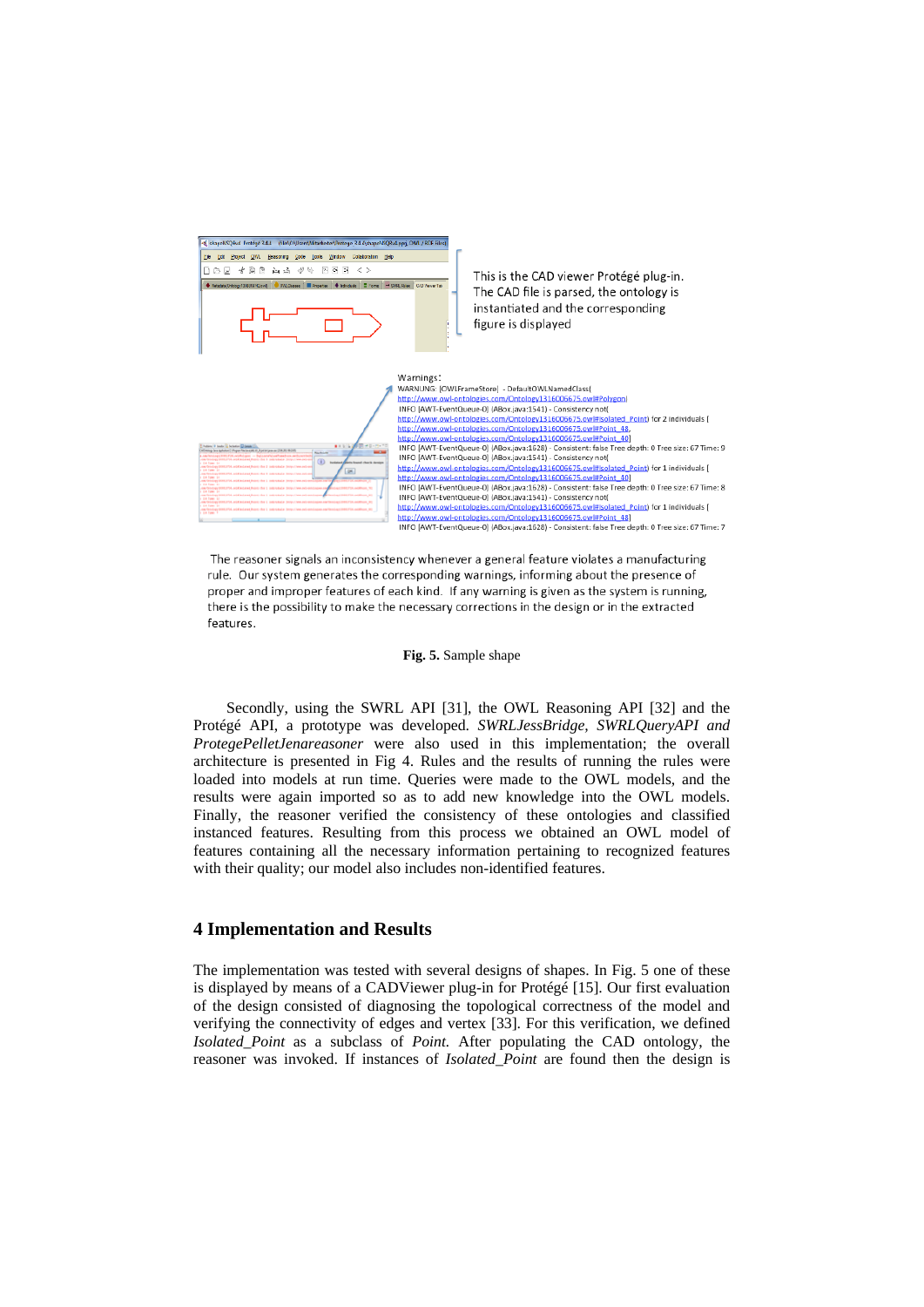considered as inconsistent; such a case is illustrated in Fig. 6. As soon as the problem was corrected, the system continued with the extraction of features and their validation.

The features described in Fig. 1 were recognized and extracted into the features ontology. Manufacturing rules were run on the OWL model adding newer knowledge. This new knowledge was then used by the reasoner to classify features into sets of proper and improper features.

# **5 Conclusions and future work**

AFR is a research and application area devoted to bridging the gap between design and manufacturing. Most of the approaches used in AFR are divided into procedural and declarative approaches. We have developed an Ontology-Based AFR and Design Rules Checker System that combines the advantages of both approaches. An ontology of CAD and an ontology of features are the fundamental components of our system. The necessary interoperation between both ontologies was achieved by means of a mapping ontology generated in a semi-automatic manner using the Prompt Protégé plug-in.

SWRL was used to perform engineering calculations in order to add appropriate semantics to the features ontology. SQWRL was used for modeling feature patterns commonly referred to in the literature. Sheet metal features were extracted as the result of queries applied to the features ontology. SQWRL queries and SWRL rules were written at several levels of abstraction in order to make a progressive identification of features possible. By using such combination, SQWRL and SWRL, we have identified a significant number of features.

In this paper we have demonstrated that complex rule of mechanical and manufacturing engineering processes can be expressed using OWL and SWRL. Similarly, we have demonstrated that complex engineering information can be retrieved from the ontology using the SQWRL language. These rules and queries were also used for inferring knowledge and driving appropriate decision-making information. New features, rules and patterns can be integrated into our system by means of standard ontology editors. In the near future, we plan to integrate a recommendation ontology. Thus, as soon as a design violation is found, a recommendation will be presented to the user. We will also investigate how to deal with intersecting mechanical features.

The resulting set of recognized features could be used as an input in Computer Aided Process Planning (CAPP) systems, from which process planning will be obtained. We will continue this line of development as a Semantic Web CAPP system, focusing on the accuracy of the kind of planning generated with the Semantic Web Technologies taking into consideration other aspects of the engineering environment and investigating scalability.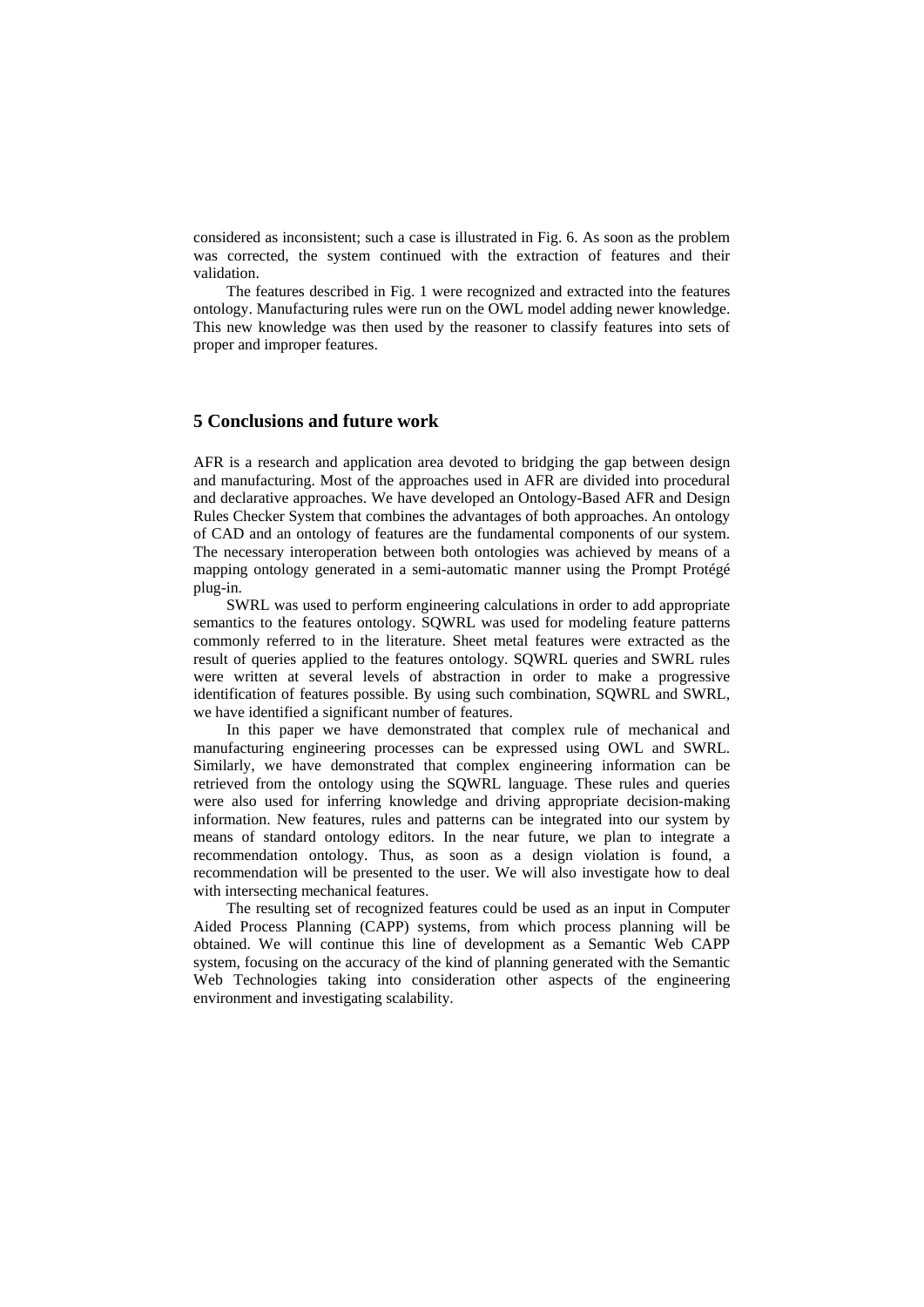## **References**

- 1. Cayiroglu, I.: A new method for machining feature extracting of objects using 2D technical drawings. Comput. Aided Des. 41, 1008-1019 (2009).
- 2. Radhakrishnan, R., Amsalu, A., Kamran, M., Nnaji, B.O.: Design rule checker for sheet metal components using medial axis transformation and geometric reasoning. Journal of Manufacturing Systems. 15, 179-189 (1996).
- 3. Kumar, S., Singh, R.: Trends and Developments in Intelligent Computer Aided Design of Progressive Dies. AMR. 6-8, 241-248 (2005).
- 4. Horrocks, I., Patel, P.F.-S., Boley, H., Tabet, S., Grosof, B., Dean, M.: SWRL: A Semantic Web Rule LanguageCombining OWL and RuleML, http://www.w3.org/Submission/SWRL/#7.1, (2004).
- 5. Amar Das, M.O.: SQWRL: a Query Language for OWL. 6th International Workshop on OWL: Experiences and Directions (OWLED 2009). Vrije Universiteit Amsterdam, Chantilly, VA, United States (2009).
- 6. Henderson, M.R., Anderson, D.C.: Computer recognition and extraction of form features: A CAD/CAM link. Computers in Industry. 5, 329-339 (1984).
- 7. Meeran, S., Pratt, M.J.: Automated feature recognition from 2D drawings. Computer-Aided Design. 25, 7-17 (1993).
- 8. de Sam Lazaro, A., Engquist, D.T., Edwards, D.B.: An Intelligent Design for Manufacturability System for Sheet-metal Parts. Concurrent Engineering. 1, 117 -123 (1993).
- 9. Soman, A., Padhye, S., Campbell, M.I.: Toward an Automated Approach to the Design of Sheet Metal Components. AI. 17, 187-204 (2003).
- 10. Babic, B., Nesic, N., Miljkovic, Z.: A review of automated feature recognition with rulebased pattern recognition. Computers in Industry. 59, 321-337 (2008).
- 11. Andersen, O., Vasilakis, G.: Building an Ontology of CAD Model Information. Springer Berlin Heidelberg (2007).
- 12. Krima, S., Barbau, B., Fiorentini, X., Sudarsan, R., Sriram, R.: OntoSTEP: OWL-DL Ontology for STEP, http://www.nist.gov/customcf/get\_pdf.cfm?pub\_id=901544.
- 13. Ghafour, Abdul, S., Ghodous, P., Shariat, B., Perna, E.: An Ontology-based Approach for "Procedural CAD Models" Data Exchange. Proceeding of the 2006 conference on Leading the Web in Concurrent Engineering: Next Generation Concurrent Engineering. pags. 251–259. IOS Press, Amsterdam, The Netherlands, The Netherlands  $(2006)$
- 14. Sun, L.-juan, Ding, B.: Ontology-based Semantic Interoperability among Heterogeneous CAD Systems. Information Technology Journal. 9, pp. 1635 - 1640 (2010).
- 15. Ramos, L.: Ontological CAD Data Interoperability Framework. Presented at the SEMAPRO 2010 , Florence, Italy Octubre (2010).
- 16. Grüninger, M., Delaval, A.: A First-Order Cutting Process Ontology for Sheet Metal Parts. Proceeding of the 2009 conference on Formal Ontologies Meet Industry. pp. 22-33. IOS Press (2009).
- 17. Franke, M., Klein, P., Schröder, L.: Ontological Semantics of Standards and PLM Repositories in the Product Development Phase. Proc. 20th CIRP Design Conference 2010. Alain Bernard.
- 18. Mossakowski, T., Maeder, C., Lüttich, K.: The Heterogeneous Tool Set, Hets, (2007). In TACAS 2007 (2007), O. Grumberg and M. Huth, Eds., vol 4424 of LNSC, Springer, pp. 519 - 522.
- 19. Farsi, M., Arezoo, B.: Feature Recognition and AND Design Advisory Systemfor Sheet Metal Components. Presented at the International Advanced Technologies Symposium , Turkey Mayo 13 (2009).
- 20. Autodesk: DXF Reference, http://images.autodesk.com/adsk/files/acad\_dxf1.pdf, (2009).